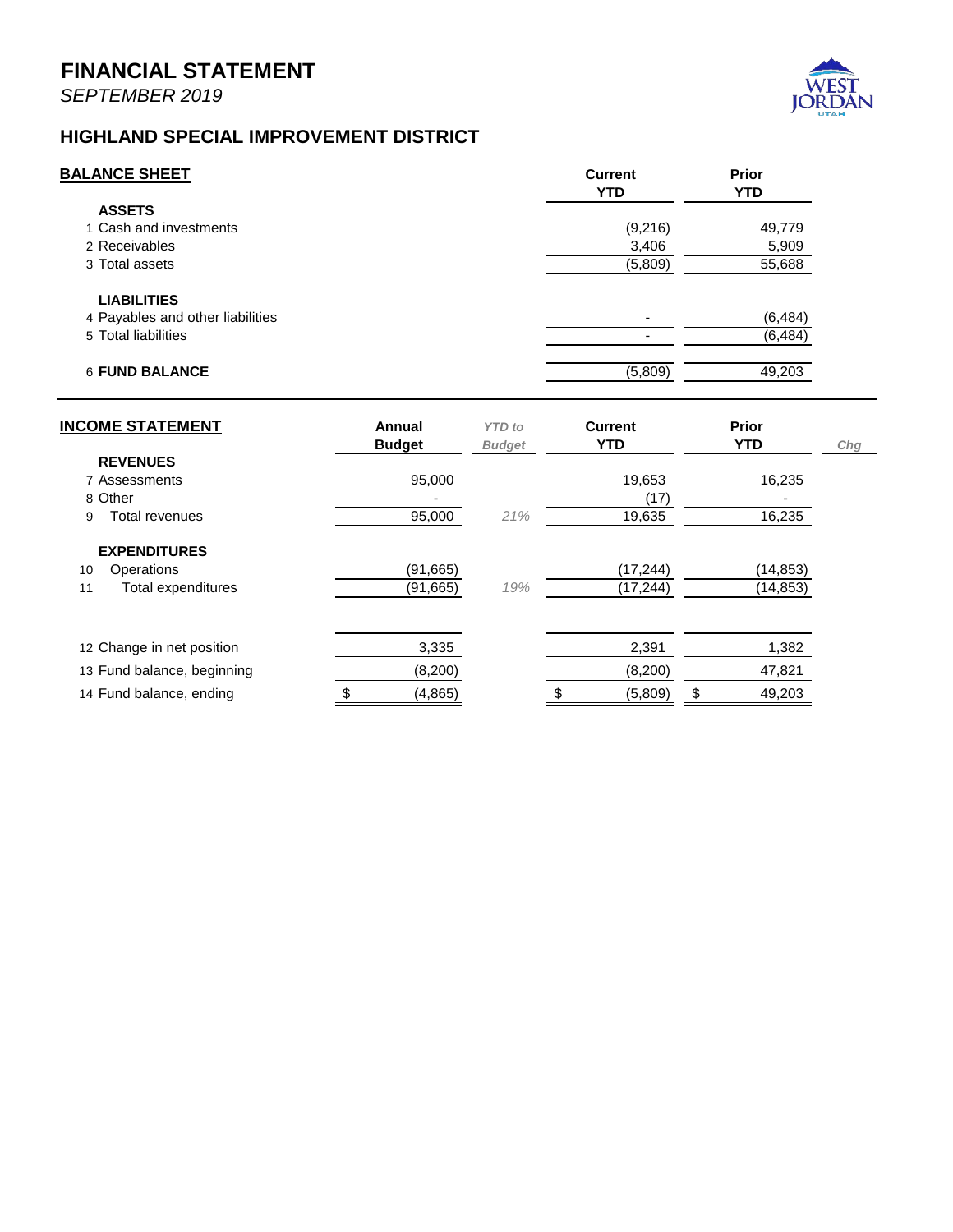

## *Fleet Management Fund*

The Fleet Management Fund is an internal service fund which means it provides services to the entire City and all its Funds and is reimbursed for these services at a rate equal to the long-term planning needs of the service. It is reported similar to an enterprise fund. To understand the financial position of the Fleet Management Fund, the reader should take note of Lines 1 and 10 (Cash and Net position).

The long-term plan for this service depends on \$4.2m per year being dedicated towards this fund for the replacement and maintenance of vehicles and equipment for the City. The reserves for the fund reflect approximately 1.25 years of savings in preparation for large infrastructure demands like fire engines, ladder trucks, snow plows, etc.

All activity is within expected budget levels.

## *IT Infrastructure Fund*

The IT Infrastructure Fund is an internal service fund which means it provides services to the entire City and all its Funds and is reimbursed for these services at a rate equal to the long-term planning needs of the service. It is reported similar to an enterprise fund. To understand the financial position of the IT Infrastructure Fund, the reader should take note of Lines 1 and 7 (Cash and Net position).

The long-term plan for this service depends on \$330k per year being dedicated towards this fund for the replacement of computers, servers, hardware, software, etc. The reserves for the fund reflect approximately 4 years of savings in preparation for large infrastructure demands.

## *Risk Management Fund*

The Risk Management Fund receives its support from all the other funds in the form of an assessment. Reserves are currently negative due to the timing of the payment of the City's premiums at the beginning of the year and the assessments to recover that payment occurring over time during the year. Premiums increased year over year by 5% from the prior year.

Domyce Steck

Danyce Steck, CPFO Finance Director – City of West Jordan November 8, 2019